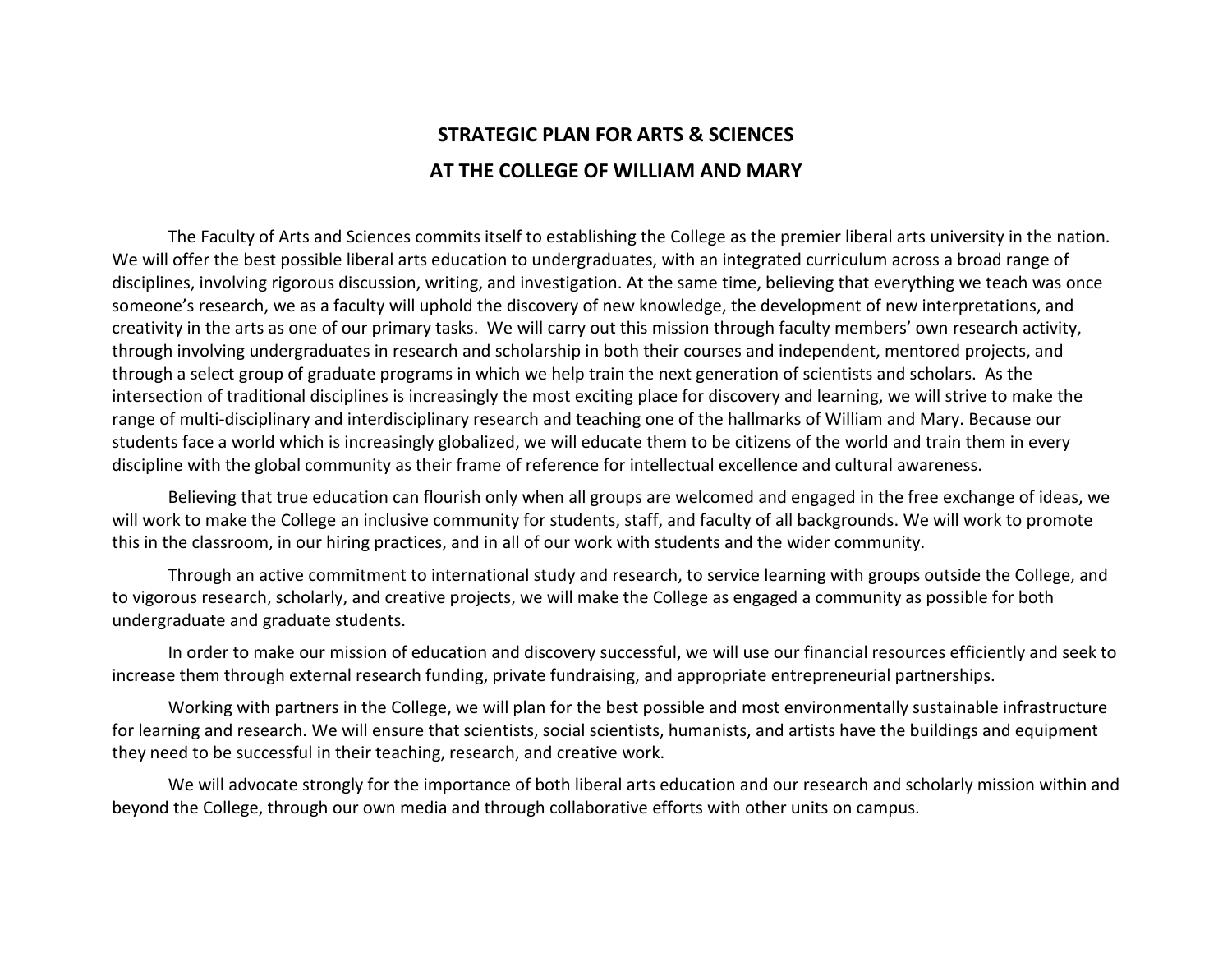## Initiatives to Meet Grand Challenges

Grand Challenge(s) addressed: One: Establish William & Mary's preeminence as a liberal arts university.

Strategic goal: Provide the best possible undergraduate and graduate programs for the 21st century.

Collaborators: Development office, professional schools, Vice Provost for Research, Reves Center for International Studies

Objective 1: Strengthen the infrastructure required for a nationally distinguished undergraduate liberal arts program.

Objective 2: Ensure the infrastructure required for success in graduate studies and research.

*Objective 3*: Make the range and vigor of multi-disciplinary and interdisciplinary studies one of the distinguishing strengths of the College.

Objective 4: Create an on-going initiative to make William and Mary one of the premier undergraduate colleges for teaching and research in international studies.

Objective 5: Identify new scientific initiatives to support research and teaching in an area or areas such as mathematical biology, materials design, atomic/molecular/optical/and condensed matter physics, or integrative biology.

Objective  $6$ : Strengthen graduate programs and consider new tracks, expansion, or collaborations.

Grand Challenge(s) addressed: Two: Build and support a diverse William and Mary Community.

Strategic Goal: Increase the attractiveness of William and Mary to under-represented groups and prepare current Arts & Sciences students in underrepresented groups to enter graduate school.

Collaborators: Office of Multicultural Affairs; Development office; Reves Center.

Objective 1: Develop summer pre-collegiate programs for high school students from underrepresented groups.

Objective 2: Create initiatives linking W&M centers and programs in areas such as Africana studies, international studies, Latino studies, and women's studies with other institutions to make W&M more attractive to underrepresented groups.

Objective 3: Establish funding for graduate student recruitment and fellowships for underrepresented groups.

Objective 4: Create a Dean's Scholars Program to mentor William and Mary undergraduate students from underrepresented groups for graduate study.

## STRATEGIC GOAL FOR ADDRESSING GRAND CHALLENGES: 2010-2015

Grand Challenge(s) addressed: Three: Create a more engaging educational environment.

Strategic goal: Create an enriched educational campus for students and bring students, alumni, staff and faculty together.

Collaborators: Community partners, alumni, Alumni Association.

Objective1: Use community resources to enrich students' education.

Objective 2: Maintain student/faculty ratio and promote undergraduate learning experiences through co-curricular activities and joint research projects

Objective 3: Explore promotion of faculty and staff interaction through such venues as common rooms in all Arts & Sciences buildings.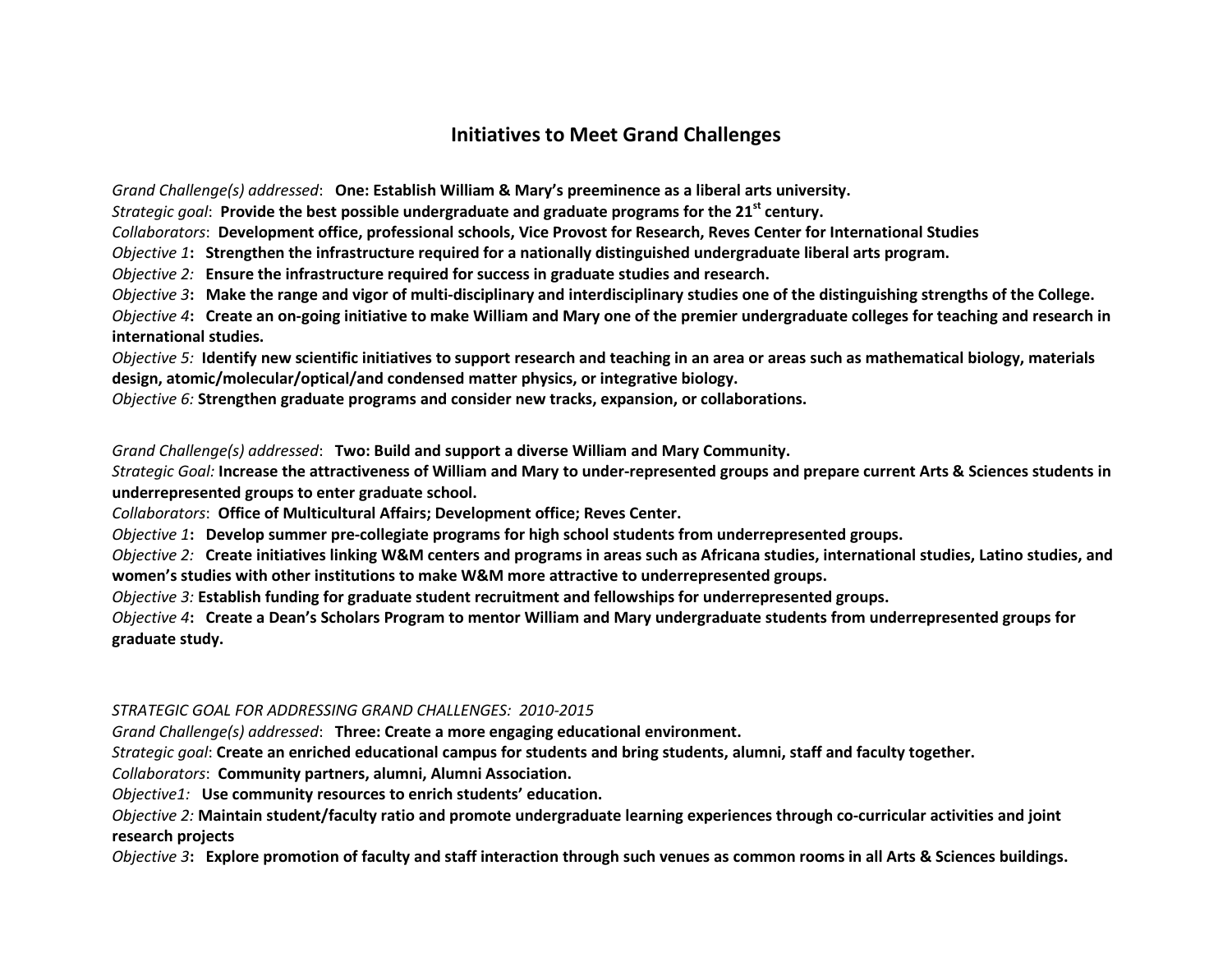Objective 4: Use arts programming and activity in the arts to enrich campus life and bring together students, staff, faculty, and off-campus community.

Objective 5: Organize alumni tour programs using College faculty and staff as community building and development tools.

Objective 6: Review appropriate level of student extra-curricular activity.

Objective 7: Integrate transfer students into campus community.

Grand Challenge(s) addressed: Four: Develop a business plan which maximizes our resources and ensures transparency.

Strategic goal: Use financial resources and investments in A&S to support the College's financial stability.

Collaborators: Vice Provost for Research, Development office.

Objective 1: Promote an aggressive Arts & Sciences development strategy.

Objective 2: Promote research which will create new investments in the College.

Objective 3: Coordinate Arts & Sciences budget presentations to FUPC, Faculty Assembly, & Provost.

Objective 4: Create a more transparent budget for Arts & Sciences in collaboration with FAC and DAC.

Objective 5: Develop a revenue-generating program of summer school and non-traditional educational opportunities

Grand Challenge(s) addressed: Five: Provide adequate human and physical resources to sustain a 21<sup>st</sup> century university.

Strategic goal: Ensure that Arts & Sciences has the best possible physical and human capital resources to support excellence in education and scholarship.

Collaborators: Offices of Finance, Administration, Development.

*Objective 1*: Create an Arts & Sciences building plan which includes sustainability as a major goal of facilities planning and use.

Objective 2: Carry out a fundraising campaign for Arts & Sciences priorities.

Objective 3: Promote fundraising through affinity groups among Arts & Sciences alumni—musical ensembles, debate, Model UN, Monroe Scholars, Honors Program, research groups, and departmental and program majors clubs.

Objective 4: Foster the best use of human resources in managing finances within Arts & Sciences

Grand Challenge(s) addressed: Six: Articulate William and Mary's identity, mission, and goals as a liberal arts university to internal and external audiences.

Strategic goal: Ensure that Arts & Sciences communicates its excellence in both teaching and research to other campus bodies and to applicants, parents, students, alumni, and potential donors.

Collaborators: University Relations, Development, Alumni Association, Reves Center.

Objective 1: Create a communications council for Arts & Sciences to liaison with other campus constituencies.

Objective 2: Develop a consistent message for Arts & Sciences that William and Mary is both a teaching and a research institution.

Objective 3: Organize network of communications liaisons across A&S departments and programs.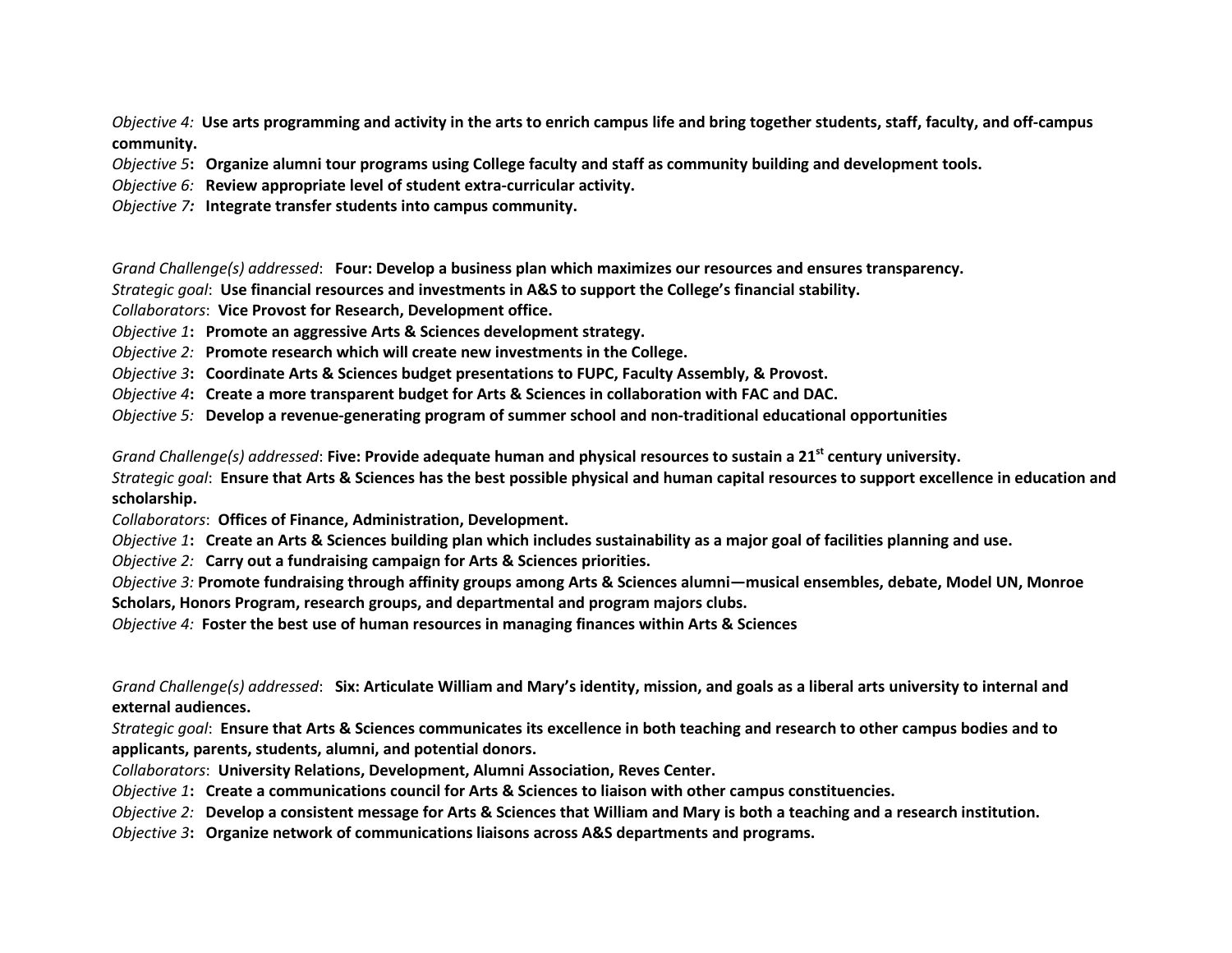## INITIATIVES TO MEET STRATEGIC GOALS TROUGH SPECIFIC OBJECTIVES

#### TRATEGIC GOAL FOR ADDRESSING GRAND CHALLENGES: 2010-2015

Grand Challenge(s) addressed: One: Establish William & Mary's preeminence as a liberal arts university.

Strategic goal: Provide the best possible undergraduate and graduate programs for the 21<sup>st</sup> century.

Collaborators: Development office, professional schools, Vice Provost for Research, Reves Center for International Studies

Objective 1: Strengthen the infrastructure required for a nationally distinguished undergraduate liberal arts program.

Objective 2: Ensure the infrastructure required for success in graduate studies and research.

Objective 3: Make the range and vigor of multi-disciplinary and interdisciplinary studies one of the distinguishing strengths of the College.

Objective 4: Create an on-going initiative to make William and Mary one of the premier undergraduate colleges for teaching and research in international studies.

Objective 5: Identify new scientific initiatives to support research and teaching in an area or areas such as mathematical biology, materials design, atomic/molecular/optical/and condensed matter physics, or integrative biology.

Objective  $6$ : Strengthen graduate programs and consider new tracks, expansion, or collaborations.

Have you submitted a Planning and Budget Request (PBR) that addresses this goal? XX No□ Yes □ Unit does not submit PBRs

● Does this goal/objective align with current "unit objectives"? □ No XX Yes : describe/specify If yes: → is the unit objective identified in a unit Profile of Institutional Effectiveness (<u>PIE</u>)? □ No □ Yes XX Unit does not have a PIE

|           | Plan/actions needed for achieving objective |                                               |                           |  |                      |                         | New resources needed to specific action |                        |
|-----------|---------------------------------------------|-----------------------------------------------|---------------------------|--|----------------------|-------------------------|-----------------------------------------|------------------------|
| Fiscal    | #                                           | Describe specific actions designed to meet    | New positions             |  | Continuing costs     |                         | One-time costs                          | Space needs Include    |
| Year      |                                             | objective. Include actions that will require  | Full-/part-time,<br>Base  |  | Added to base budget |                         | Not added to base budget                | any new space needs or |
| $(2010 -$ |                                             | new resources and those that will not require | hourly/salaried<br>salary |  |                      | capital outlay projects |                                         |                        |
| 2015)     |                                             | additional resources.                         |                           |  |                      |                         |                                         |                        |
|           |                                             | Strengthen the infrastructure required for a  |                           |  |                      |                         |                                         |                        |
|           |                                             | nationally distinguished undergraduate        |                           |  |                      |                         |                                         |                        |
|           |                                             | liberal arts program.                         |                           |  |                      |                         |                                         |                        |
| 2010-     |                                             | Reaffirm the current size of the              |                           |  |                      |                         | Faculty and                             |                        |
| 2011      |                                             | undergraduate student body as a necessary     |                           |  |                      |                         | staff time.                             |                        |
|           |                                             | component of preserving a low student-        |                           |  |                      |                         |                                         |                        |
|           |                                             | faculty ratios and student-faculty            |                           |  |                      |                         |                                         |                        |
|           |                                             | collaborations that characterize a nationally |                           |  |                      |                         |                                         |                        |
|           |                                             | distinguished liberal arts program.           |                           |  |                      |                         |                                         |                        |
|           |                                             |                                               |                           |  |                      |                         |                                         |                        |
|           |                                             | Review undergraduate curriculum in light of   |                           |  |                      |                         | Faculty and                             |                        |
|           |                                             | course vs. SCH system, promotion of faculty-  |                           |  |                      |                         | staff time                              |                        |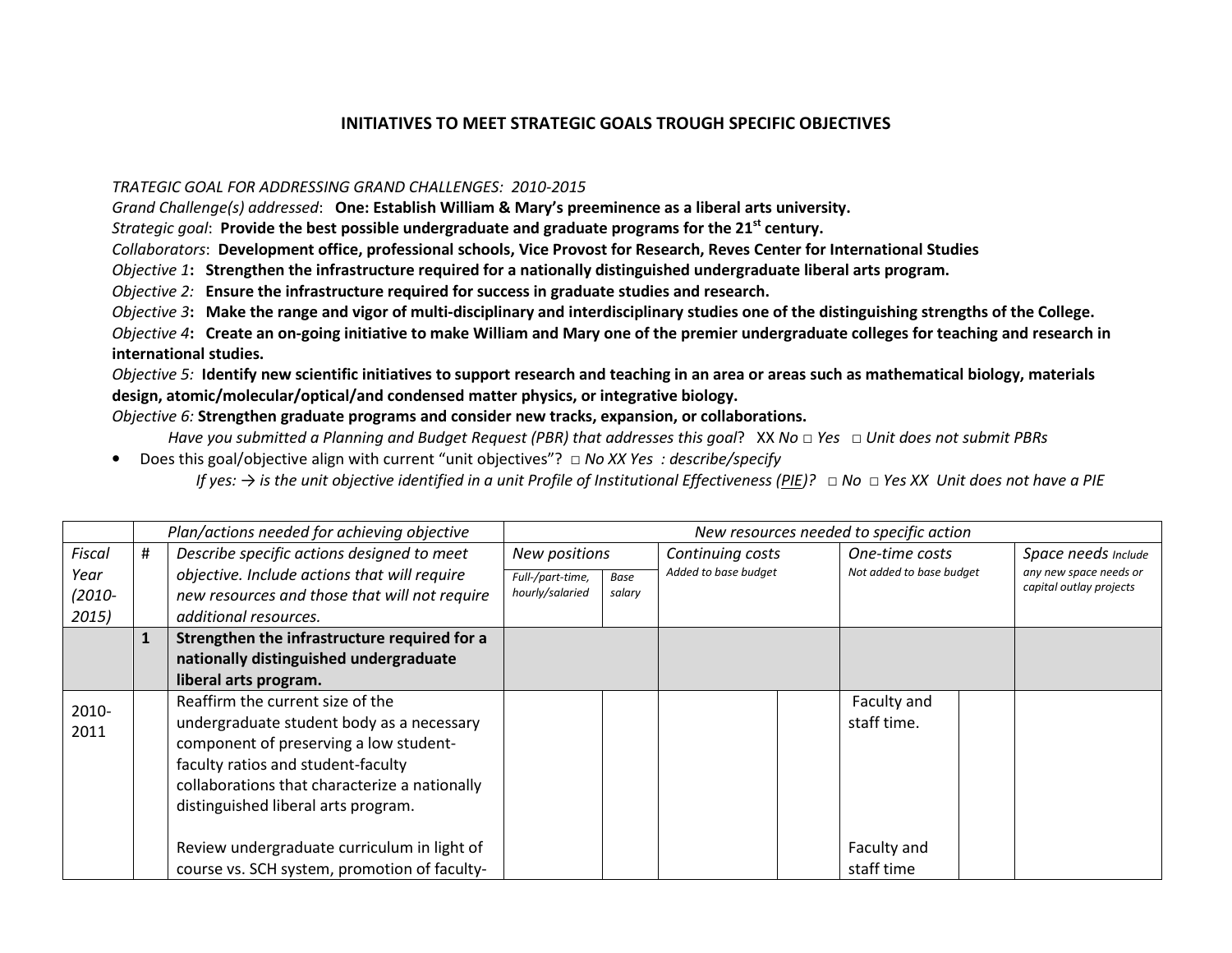|          |                | student research, and appropriateness of       |         |       |        |              |  |
|----------|----------------|------------------------------------------------|---------|-------|--------|--------------|--|
|          |                | current GER's, interdisciplinary studies, and  |         |       |        |              |  |
|          |                | majors.                                        |         |       |        |              |  |
| $2011 -$ |                | Hire new faculty in units where they are       | $3 F-T$ | \$65K | \$195K |              |  |
| 2012     |                | strategically needed to strengthen             |         |       |        |              |  |
|          |                | student/faculty ratios and to invest in        |         |       |        |              |  |
|          |                | curricular structures that foster close        |         |       |        |              |  |
|          |                | student-faculty collaborations.                |         |       |        |              |  |
|          |                |                                                |         |       |        |              |  |
|          |                | Invest in undergraduate research as a          |         |       |        |              |  |
|          |                | signature initiative in our liberal arts       |         |       | \$200k |              |  |
|          |                | program.                                       |         |       |        |              |  |
| 2012-    |                | Identify and add faculty positions to support  | $2 F-T$ | \$65K | \$130K |              |  |
| 2013     |                | undergraduate initiatives.                     |         |       |        |              |  |
|          |                | Review curricular changes                      |         |       |        | Faculty time |  |
| 2013-    |                | Identify and add faculty positions to support  | $2 F-T$ | \$65K | \$130K |              |  |
| 2014     |                | undergraduate initiatives.                     |         |       |        |              |  |
|          |                |                                                |         |       |        |              |  |
|          |                | Invest in undergraduate research as a          |         |       | \$200k |              |  |
|          |                | signature initiative in our liberal arts       |         |       |        |              |  |
|          |                | program.                                       |         |       |        |              |  |
| 2014-    |                | Identify and add faculty positions to support  | $2 F-T$ | \$65K | \$130K |              |  |
| 2015     |                | undergraduate initiatives.                     |         |       |        |              |  |
|          |                |                                                |         |       |        |              |  |
|          | $\overline{2}$ | Ensure the infrastructure required for         |         |       |        |              |  |
|          |                | success in graduate studies and research.      |         |       |        |              |  |
| 2010-    |                | Increase graduate stipends in existing         |         |       | \$500k |              |  |
| 2011     |                | programs to raise to level of peers as quickly |         |       |        |              |  |
|          |                | as possible                                    |         |       |        |              |  |
|          |                | Create Start-up fund and include cost of       |         |       | \$200k |              |  |
|          |                | adjuncts to cover junior leaves                |         |       |        |              |  |
|          |                | Fund SSRL from E&G and release IDC to          |         |       | \$250k |              |  |
|          |                | create a Research Development Fund for new     |         |       |        |              |  |
|          |                | faculty research                               |         |       |        |              |  |
|          |                | Health insurance benefits for current A&S      |         |       | \$100k |              |  |
|          |                | graduate students                              |         |       |        |              |  |
|          |                | Evaluate A&S faculty and student needs for     |         |       |        | Faculty time |  |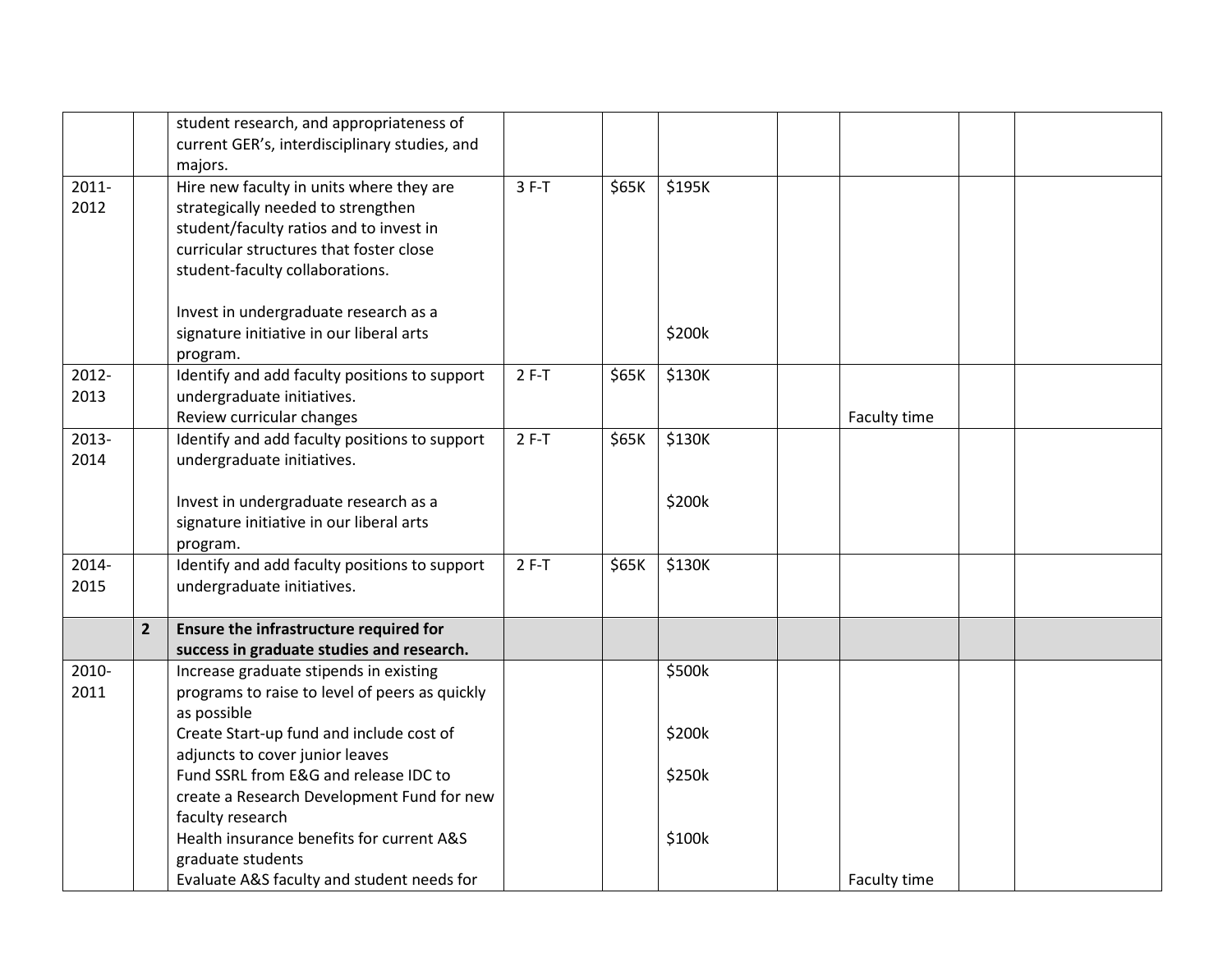|          |                         | library and online academic resources and       |  |        |                     |  |
|----------|-------------------------|-------------------------------------------------|--|--------|---------------------|--|
|          |                         | advocate for increased resources for library    |  |        |                     |  |
|          |                         | and online resources for A&S faculty and        |  |        |                     |  |
|          |                         | students                                        |  |        |                     |  |
|          |                         | Evaluate A&S faculty and graduate student       |  |        | Faculty time        |  |
|          |                         | representation throughout A&S governance        |  |        |                     |  |
|          |                         | structure.                                      |  |        |                     |  |
| $2011 -$ |                         | Raise graduate stipends for existing programs   |  | \$500k |                     |  |
| 2012     |                         | <b>Expand Start-up fund</b>                     |  | \$200k |                     |  |
|          |                         | Fund SSRL from E&G and release IDC to           |  | \$250k |                     |  |
|          |                         | create a Research Development Fund for new      |  |        |                     |  |
|          |                         | faculty research                                |  |        |                     |  |
|          |                         | Health insurance benefits for current A&S       |  | \$100k |                     |  |
|          |                         | graduate students                               |  |        |                     |  |
| 2012-    |                         | Raise graduate stipends for existing programs   |  | \$500k |                     |  |
| 2013     |                         | <b>Expand Start-up fund</b>                     |  | \$200k |                     |  |
|          |                         | Fund SSRL from E&G and release IDC              |  | \$250k |                     |  |
|          |                         | Health insurance benefits for current A&S       |  | \$100k |                     |  |
|          |                         | graduate students                               |  |        |                     |  |
| 2013-    |                         | Raise graduate stipends for existing programs   |  | \$500k |                     |  |
| 2014     |                         | <b>Expand Start-up fund</b>                     |  | \$200k |                     |  |
|          |                         | Fund SSRL from E&G and release IDC              |  | \$250k |                     |  |
|          |                         | Health insurance benefits for current A&S       |  | \$100k |                     |  |
|          |                         | graduate students                               |  |        |                     |  |
|          | $\overline{\mathbf{3}}$ | Make the range and vigor of multi-              |  |        |                     |  |
|          |                         | disciplinary and interdisciplinary studies      |  |        |                     |  |
|          |                         | one of the distinguishing strengths of the      |  |        |                     |  |
|          |                         | <b>College</b>                                  |  |        |                     |  |
| $2011 -$ |                         | Review faculty evaluation systems for merit     |  |        | <b>Faculty Time</b> |  |
| 2012     |                         | and promotion to remove barriers to and         |  |        |                     |  |
|          |                         | encourage multi-disciplinary, interdisciplinary |  |        |                     |  |
|          |                         | and international activity                      |  |        |                     |  |
|          |                         | Create fund for multi-disciplinary and          |  | \$200k |                     |  |
|          |                         | interdisciplinary initiatives and linkages      |  |        |                     |  |
|          |                         | among A&S departments & programs, and           |  |        |                     |  |
|          |                         | professional schools                            |  |        |                     |  |
|          |                         |                                                 |  |        |                     |  |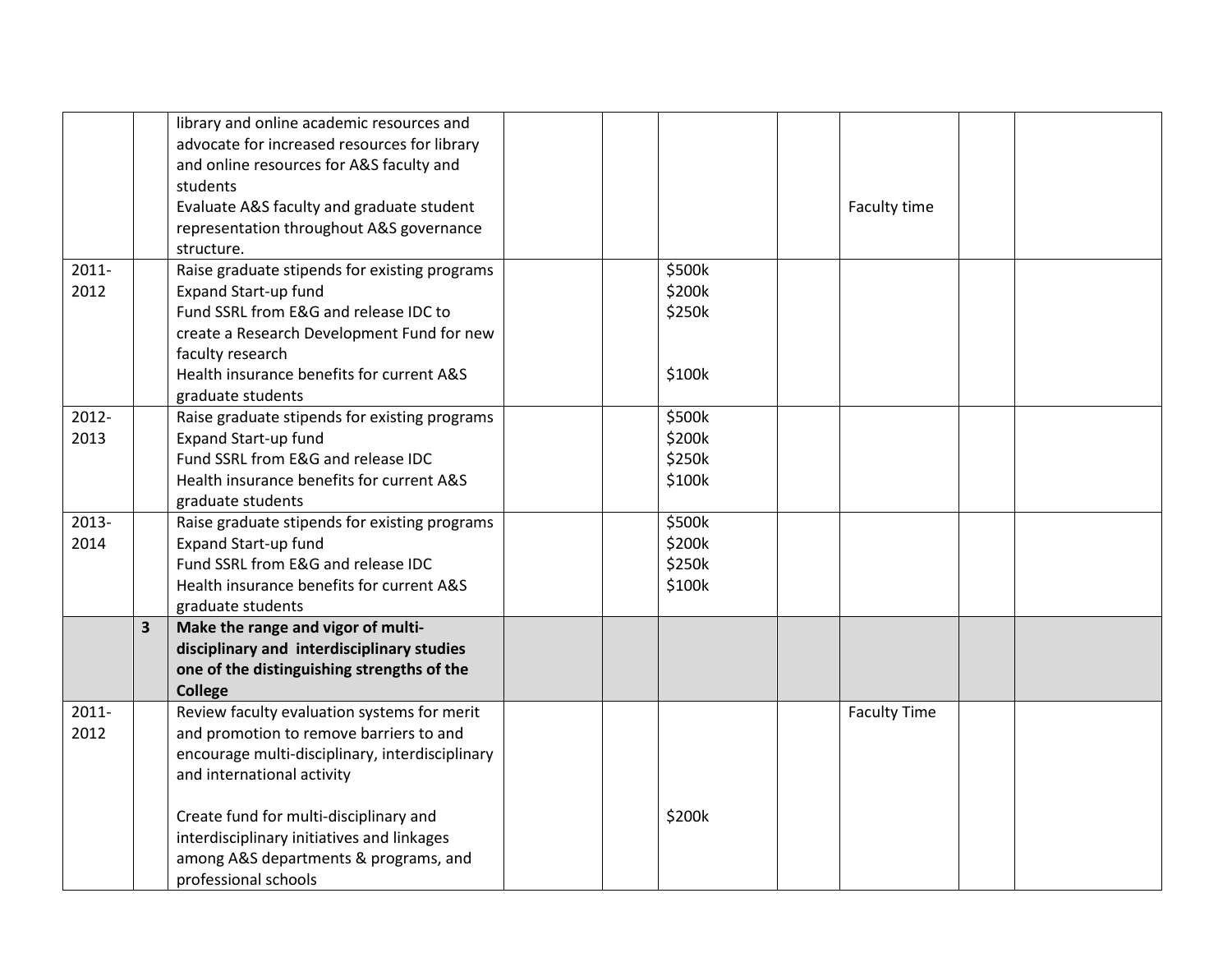|       |                | Add staff positions to support multi-                                         | 2 staff   | \$30k | \$60k  |               | Four offices for<br>interdisciplinary |
|-------|----------------|-------------------------------------------------------------------------------|-----------|-------|--------|---------------|---------------------------------------|
|       |                | disciplinary & interdisciplinary initiatives.                                 | positions |       |        |               | studies.                              |
|       |                | M&O and admin stipends to promote multi-                                      |           |       | \$50k  |               |                                       |
|       |                | disciplinary and interdisciplinary programs.                                  |           |       |        |               |                                       |
|       | $\overline{4}$ | Create an on-going initiative to make                                         |           |       |        |               |                                       |
|       |                | William and Mary one of the premier                                           |           |       |        |               |                                       |
|       |                | undergraduate colleges for teaching and<br>research in international studies. |           |       |        |               |                                       |
| 2010- |                | Carry out review of international aspects of                                  |           |       |        | Faculty time. |                                       |
| 2011  |                | curriculum and research including possible                                    |           |       |        |               |                                       |
|       |                | addition of Hindi/Urdu as language with                                       |           |       |        |               |                                       |
|       |                | South Asian studies                                                           |           |       |        |               |                                       |
|       |                |                                                                               |           |       |        |               |                                       |
|       |                | Create international research and travel fund                                 |           |       | \$300k |               |                                       |
|       |                |                                                                               |           |       |        |               |                                       |
|       |                | Create fund for co-curricular and curricular                                  |           |       | \$100K |               |                                       |
|       |                | development in international studies,                                         |           |       |        |               |                                       |
|       |                | including activity in the arts                                                |           |       |        |               |                                       |
|       |                |                                                                               | $1 F-T$   | \$60k | \$60k  |               |                                       |
|       |                | Add faculty line in MLL (Arabic, Chinese, or                                  |           |       |        |               |                                       |
| 2011- |                | Japanese)<br>Explore creation of "Global Village"                             |           |       |        | Faculty time. |                                       |
| 2012  |                | combining student residence, international                                    |           |       |        |               |                                       |
|       |                | programs, and co-curricular and curricular                                    |           |       |        |               |                                       |
|       |                | initiatives                                                                   |           |       |        |               |                                       |
|       |                |                                                                               |           |       |        |               |                                       |
|       |                | Add faculty line in MLL (Arabic, Chinese, or                                  | $2F-T$    | \$60k | \$120k |               |                                       |
|       |                | Japanese) & in International Relations or                                     |           |       |        |               |                                       |
|       |                | <b>Global Studies</b>                                                         |           |       |        |               |                                       |
| 2012- |                | Add faculty line in MLL (Arabic, Chinese, or                                  | $1 F-T$   | \$60k | \$60k  |               |                                       |
| 2013  |                | Japanese)                                                                     |           |       |        |               |                                       |
| 2013- |                | Add faculty line in International Relations or                                | $1 F-T$   | \$65K | \$65k  |               |                                       |
| 2014  |                | <b>Global Studies</b>                                                         |           |       |        |               |                                       |
|       | 5              | Identify new scientific initiatives to support                                |           |       |        |               |                                       |
|       |                | research and teaching in an area or areas                                     |           |       |        |               |                                       |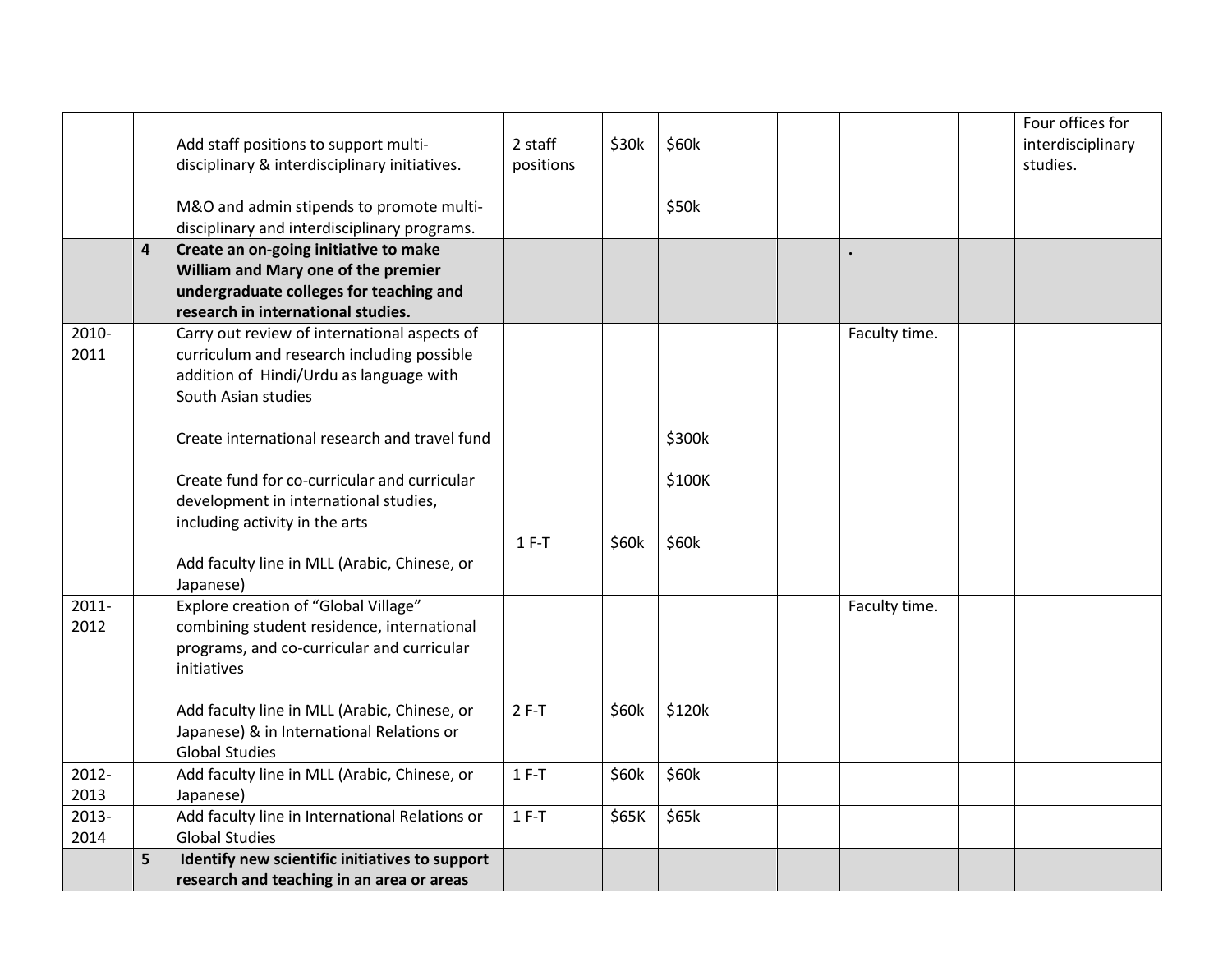|                  |   | such as mathematical biology, materials<br>design, atomic/molecular/optical/and<br>condensed matter physics, or integrative<br>biology.                           |         |       |        |               |  |
|------------------|---|-------------------------------------------------------------------------------------------------------------------------------------------------------------------|---------|-------|--------|---------------|--|
| 2010-<br>2011    |   | Carry out study of emerging areas and<br>current strengths in scientific teaching and<br>research.                                                                |         |       |        | Faculty time. |  |
|                  |   |                                                                                                                                                                   |         |       |        |               |  |
| 2010-<br>2011    |   | Add new faculty and staff positions to<br>promote teaching and research in new area                                                                               | $3F-T$  | \$80k | \$240k |               |  |
|                  |   | or areas.                                                                                                                                                         | I staff | \$50k | \$50k  |               |  |
|                  |   | Research and startup support                                                                                                                                      |         |       |        | \$300k        |  |
|                  | 6 | Strengthen graduate programs and consider<br>new tracks, expansion, or collaborations                                                                             |         |       |        |               |  |
| 2010-<br>2011    |   | Consider new tracks in Applied Science or<br>other programs combining Biology,<br>Chemistry, or Mathematical Biology with<br>additional graduate stipend funding. |         |       | \$100k | Faculty time. |  |
| $2011 -$<br>2012 |   |                                                                                                                                                                   |         |       | \$100k |               |  |
| 2012-<br>2013    |   |                                                                                                                                                                   |         |       | \$100k |               |  |

Grand Challenge(s) addressed: Two: Build and support a diverse William and Mary Community.

Strategic Goal: Increase the attractiveness of William and Mary to under-represented groups and prepare current Arts & Sciences students in underrepresented groups to enter graduate school.

Collaborators: Office of Multicultural Affairs; Development office; Reves Center.

Objective 1: Develop summer pre-collegiate programs for high school students from underrepresented groups.

Objective 2: Create initiatives linking W&M centers and programs in areas such as Africana studies, international studies, Latino studies, and women's studies with other institutions to make W&M more attractive to underrepresented groups.

Objective 3: Establish funding for graduate student recruitment and fellowships for underrepresented groups.

Objective 4: Create a Dean's Scholars Program to mentor William and Mary undergraduate students from underrepresented groups for graduate study.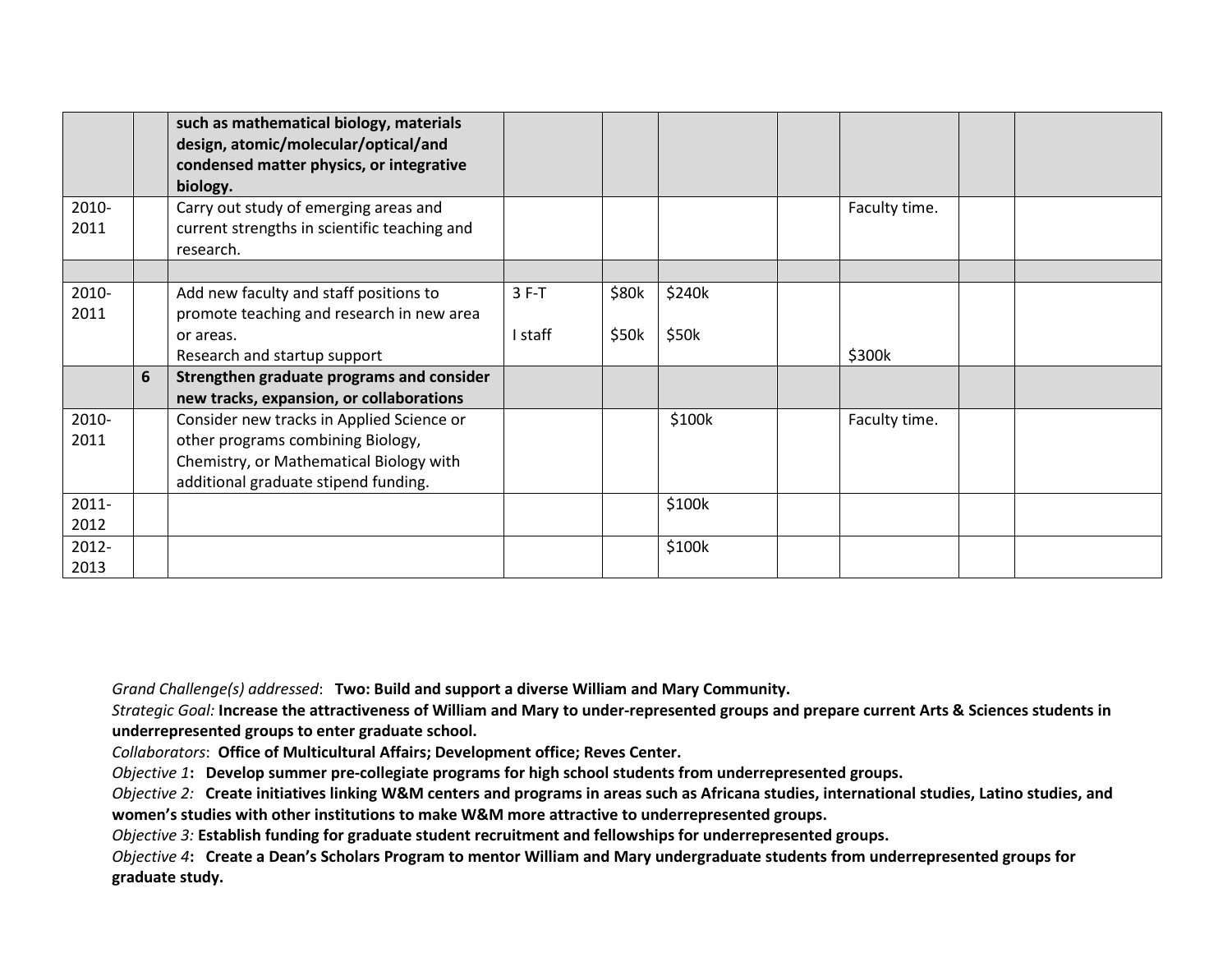- Have you submitted a Planning and Budget Request (PBR) that addresses this goal?  $\Box$  No  $\Box$  Yes  $\Box$  Unit does not submit PBRs
- $\bullet$ ● Does this goal/objective align with current "unit objectives"? □ No □ Yes : describe/specify If yes: → is the unit objective identified in a unit Profile of Institutional Effectiveness <u>(PIE</u>)? □ No □ Yes □ Unit does not have a PIE

|           |   | Plan/actions needed for achieving objective                                              |                  |        |                      | New resources needed to specific action |                         |
|-----------|---|------------------------------------------------------------------------------------------|------------------|--------|----------------------|-----------------------------------------|-------------------------|
| Fiscal    | # | Describe specific actions designed to meet                                               | New positions    |        | Continuing costs     | One-time costs                          | Space needs Include     |
| Year      |   | objective. Include actions that will require new                                         | Full-/part-time, | Base   | Added to base budget | Not added to base budget                | any new space needs or  |
| $(2010 -$ |   | resources and those that will not require                                                | hourly/salaried  | salary |                      |                                         | capital outlay projects |
| 2015)     |   | additional resources.                                                                    |                  |        |                      |                                         |                         |
|           |   | Develop summer pre-collegiate programs for                                               |                  |        |                      |                                         |                         |
|           |   | high school students from underrepresented                                               |                  |        |                      |                                         |                         |
|           |   | groups                                                                                   |                  |        |                      |                                         |                         |
| 2010-     |   | Develop summer pre-collegiate programs for                                               |                  |        | \$200k for           |                                         |                         |
| 2011      |   | high school students from underrepresented                                               |                  |        | stipends,            |                                         |                         |
|           |   | groups                                                                                   |                  |        | programming,         |                                         |                         |
|           |   |                                                                                          |                  |        | Instructors          |                                         |                         |
|           |   | <b>Create initiatives linking W&amp;M centers and</b>                                    |                  |        |                      |                                         |                         |
|           |   | programs in areas such as Africana studies,                                              |                  |        |                      |                                         |                         |
|           |   | international studies, Latino studies, and                                               |                  |        |                      |                                         |                         |
|           |   | women's studies with other institutions to                                               |                  |        |                      |                                         |                         |
|           |   | make W&M more attractive to                                                              |                  |        |                      |                                         |                         |
|           |   | underrepresented groups.                                                                 |                  |        |                      |                                         |                         |
| 2010-     |   | Create initiatives linking W&M centers and                                               |                  |        | \$100k               |                                         |                         |
| 2011      |   | programs in areas such as Africana studies,                                              |                  |        |                      |                                         |                         |
|           |   | international studies, Latino studies, and                                               |                  |        |                      |                                         |                         |
|           |   | women's studies with other institutions to                                               |                  |        |                      |                                         |                         |
|           |   | make W&M more attractive to                                                              |                  |        |                      |                                         |                         |
|           |   | underrepresented groups.                                                                 |                  |        |                      |                                         |                         |
|           |   | <b>Establish funding for graduate student</b>                                            |                  |        |                      |                                         |                         |
|           |   | recruitment and fellowships for                                                          |                  |        |                      |                                         |                         |
| 2010-     |   | underrepresented groups.                                                                 |                  |        |                      |                                         |                         |
| 2011      |   | Use additional funds to supplement graduate<br>stipends for members of under represented |                  |        | \$100k               |                                         |                         |
|           |   |                                                                                          |                  |        |                      |                                         |                         |
|           |   | groups.                                                                                  |                  |        |                      |                                         |                         |
|           |   | Create a Dean's Scholars Program to mentor                                               |                  |        |                      |                                         |                         |
|           |   | undergraduate students from                                                              |                  |        |                      |                                         |                         |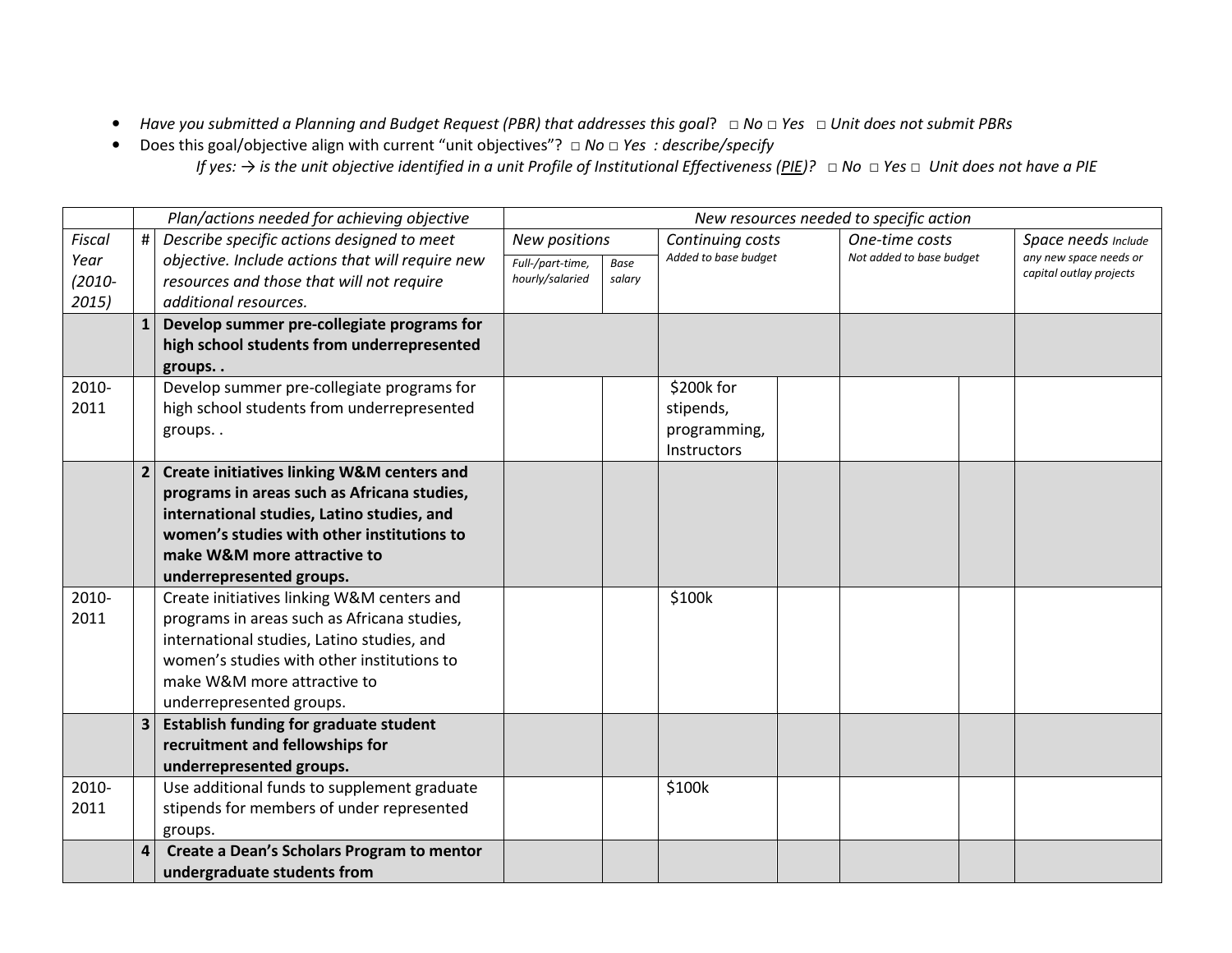| underrepresented groups for graduate study.                                            |           |       |       |  |  |
|----------------------------------------------------------------------------------------|-----------|-------|-------|--|--|
| Create a .50 staff position to support mentors<br>and programming; provide stipends to | .50 staff | \$30k | \$30k |  |  |
| students.<br>Stipends and program                                                      |           |       | \$20k |  |  |

STRATEGIC GOAL FOR ADDRESSING GRAND CHALLENGES: 2010-2015

Grand Challenge(s) addressed: Three: Create a more engaging educational environment.

Strategic goal: Create an enriched educational campus for students and bring students, alumni, staff and faculty together.

Collaborators: Community partners, alumni, Alumni Association.

Objective1: Use community resources to enrich students' education.

Objective 2: Maintain student/faculty ratio and promote undergraduate learning experiences through co-curricular activities and joint research projects

Objective 3: Explore promotion of faculty and staff interaction through such venues as common rooms in all Arts & Sciences buildings.

Objective 4: Use arts programming and activity in the arts to enrich campus life and bring together students, staff, faculty, and off-campus community.

Objective 5: Organize alumni tour programs using College faculty and staff as community building and development tools.

Objective 6: Review appropriate level of student extra-curricular activity.

Objective 7: Integrate transfer students into campus community.

- Have you submitted a Planning and Budget Request (PBR) that addresses this goal?  $\Box$  No  $\Box$  Yes  $\Box$  Unit does not submit PBRs
- $\bullet$ ● Does this goal/objective align with current "unit objectives"?  $□$  No  $□$  Yes : describe/specify

If yes:  $\rightarrow$  is the unit objective identified in a unit Profile of Institutional Effectiveness (PIE)?  $\Box$  No  $\Box$  Yes  $\Box$  Unit does not have a PIE

|           | Plan/actions needed for achieving objective   |                                                  |        |                          |  | New resources needed to specific action |  |                         |
|-----------|-----------------------------------------------|--------------------------------------------------|--------|--------------------------|--|-----------------------------------------|--|-------------------------|
| Fiscal    | Describe specific actions designed to meet    | New positions                                    |        | Continuing costs         |  | One-time costs                          |  | Space needs Include     |
| Year      | objective. Include actions that will require  | Added to base budget<br>Full-/part-time,<br>Base |        | Not added to base budget |  | any new space needs or                  |  |                         |
| $(2010 -$ | new resources and those that will not require | hourly/salaried                                  | salary |                          |  |                                         |  | capital outlay projects |
| 2015)     | additional resources.                         |                                                  |        |                          |  |                                         |  |                         |
|           | Use community resources to enrich             |                                                  |        |                          |  |                                         |  |                         |
|           | students' education.                          |                                                  |        |                          |  |                                         |  |                         |
| 2010-     | Carry out merger of Sharpe Program & OSVS,    | $1 F-T$                                          | \$50   | \$50K                    |  |                                         |  |                         |
| 2011      | expand Sharpe courses to upper division,      | staff                                            |        |                          |  |                                         |  |                         |
|           | recruit community partners for A&S.           |                                                  |        |                          |  |                                         |  |                         |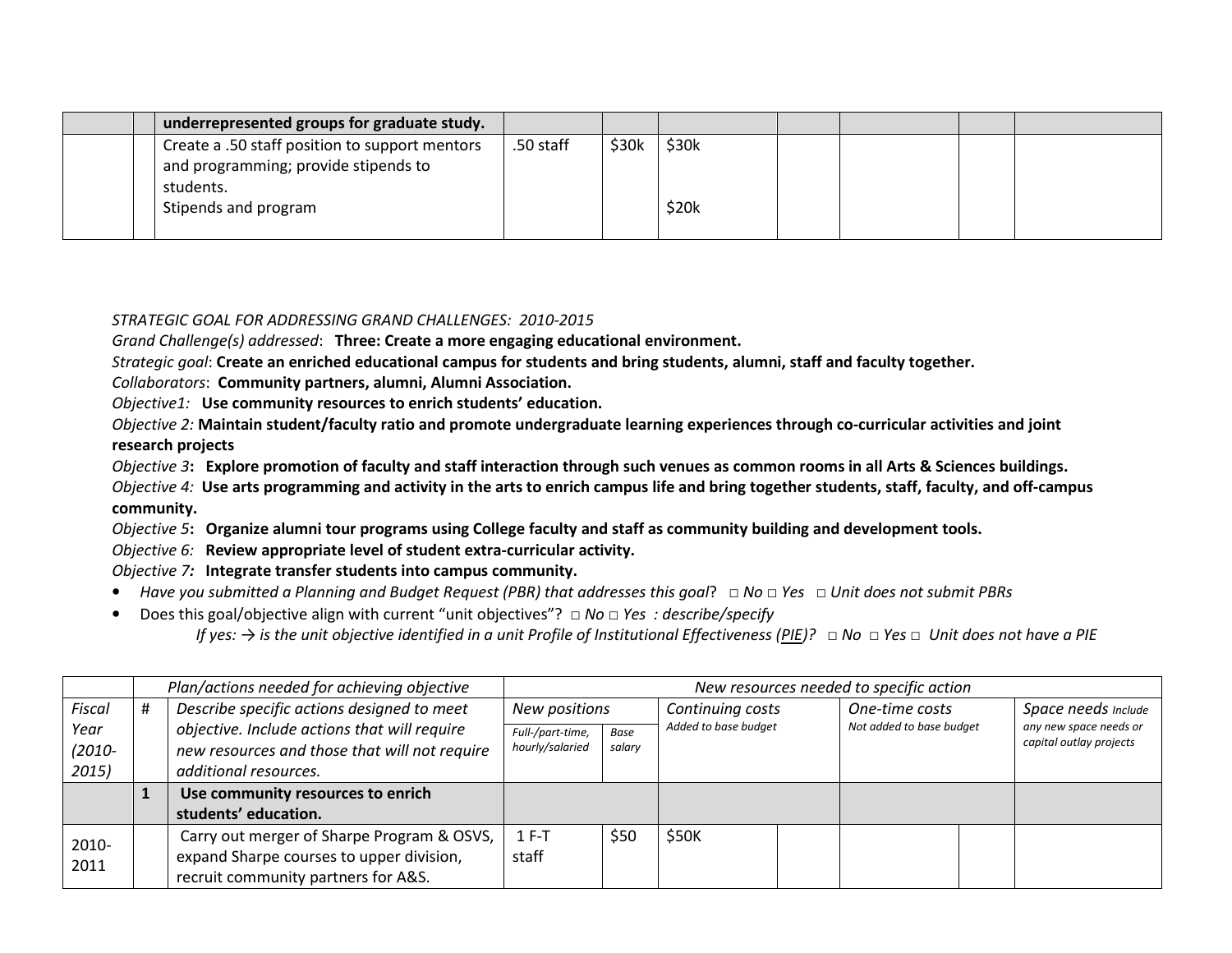| 2011-    |                         | Continue recruit community partners for                           | $1 F-T$ | \$50 | \$50 |               |                     |
|----------|-------------------------|-------------------------------------------------------------------|---------|------|------|---------------|---------------------|
| 2012     |                         | A&S courses.                                                      | staff   |      |      |               |                     |
|          | $\overline{2}$          | Maintain student/faculty ratio and promote                        |         |      |      |               |                     |
|          |                         | undergraduate learning experiences through                        |         |      |      |               |                     |
|          |                         | co-curricular activities and joint research                       |         |      |      |               |                     |
|          |                         | projects.                                                         |         |      |      |               |                     |
| 2010-    |                         | Promote co-curricular activities in civic                         |         |      |      |               |                     |
| 2011     |                         | engagement and the arts to promote learning                       |         |      |      |               |                     |
|          |                         | and community building.                                           |         |      |      |               |                     |
|          |                         | Create undergraduate, graduate student,                           |         |      |      |               |                     |
|          |                         | staff, and faculty teams for research by                          |         |      |      |               |                     |
|          |                         | undergraduate students.                                           |         |      |      |               |                     |
|          | $\overline{\mathbf{3}}$ | Use arts programming and activity in the                          |         |      |      |               |                     |
|          |                         | arts to enrich campus life and bring together                     |         |      |      |               |                     |
|          |                         | students, staff, faculty, and off-campus                          |         |      |      |               |                     |
|          |                         | community.                                                        |         |      |      |               |                     |
| 2010-    |                         | Use arts programming and activity in the arts                     |         |      |      |               |                     |
| 2011     |                         | to enrich campus life and bring together                          |         |      |      |               |                     |
|          |                         | students, staff, faculty, and off-campus                          |         |      |      |               |                     |
|          |                         | community.                                                        |         |      |      |               |                     |
|          | $\overline{a}$          | <b>Explore promotion of faculty and staff</b>                     |         |      |      |               |                     |
|          |                         | interaction through venues in Arts &<br><b>Sciences buildings</b> |         |      |      |               |                     |
| 2010-    |                         | Create a task force of faculty& Staff to                          |         |      |      | Faculty time. | Designate           |
| 2011     |                         | explore the best means to promote                                 |         |      |      |               | common rooms in     |
|          |                         | community on campus.                                              |         |      |      |               | all Arts & Sciences |
|          |                         |                                                                   |         |      |      |               | buildings for       |
|          |                         |                                                                   |         |      |      |               | faculty-staff.      |
| $2011 -$ |                         | Implement recommendations of task force                           |         |      |      |               |                     |
| 2012     |                         | on promoting community on campus.                                 |         |      |      |               |                     |
|          | 5                       | Organize alumni tour programs using                               |         |      |      |               |                     |
|          |                         | <b>College faculty and staff as community</b>                     |         |      |      |               |                     |
|          |                         | building and development tools.                                   |         |      |      |               |                     |
| 2010-    |                         | Organize alumni tour programs using College                       |         |      |      |               |                     |
| 2011     |                         | faculty and staff as community building and                       |         |      |      |               |                     |
|          |                         | development tools.                                                |         |      |      |               |                     |
|          | 6                       | Review appropriate level of student extra-                        |         |      |      |               |                     |
|          |                         |                                                                   |         |      |      |               |                     |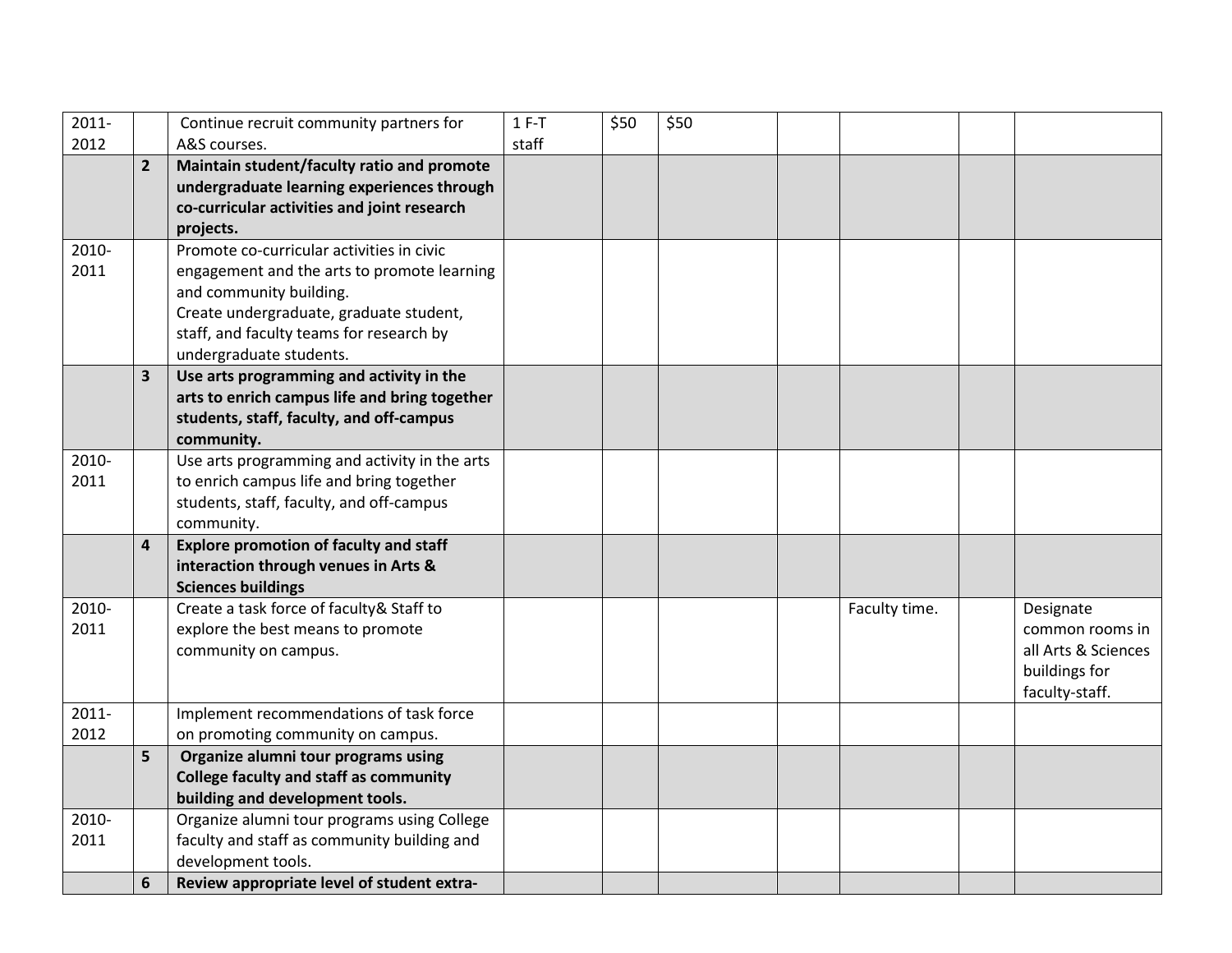|       | curricular activity.                            |  |        |             |  |
|-------|-------------------------------------------------|--|--------|-------------|--|
| 2010- | Review appropriate level of student extra-      |  |        | Faculty and |  |
| 2011  | curricular activity in cooperation with Student |  |        | staff time. |  |
|       | Affairs.                                        |  |        |             |  |
|       | Integrate transfer students into campus         |  |        |             |  |
|       | community                                       |  |        |             |  |
| 2010- | Work to provide transfer students with full     |  |        | <b>TBD</b>  |  |
| 2011  | access to campus housing.                       |  |        |             |  |
| 2010- | Re-create University Seminars to integrate      |  | \$140k |             |  |
| 2011  | community college transfers into William and    |  |        |             |  |
|       | Mary.                                           |  |        |             |  |

### STRATEGIC GOAL FOR ADDRESSING GRAND CHALLENGES: 2010-2015

Grand Challenge(s) addressed: Four: Develop a business plan which maximizes our resources and ensures transparency.

Strategic goal: Use financial resources and investments in A&S to support the College's financial stability.

Collaborators: Vice Provost for Research, Development office.

- Objective 1: Promote an aggressive Arts & Sciences development strategy.
- Objective 2: Promote research which will create new investments in the College.

Objective 3: Coordinate Arts & Sciences budget presentations to FUPC, Faculty Assembly, & Provost.

Objective 4: Create a more transparent budget for Arts & Sciences in collaboration with FAC and DAC.

Objective 5: Develop a revenue-generating program of summer school and non-traditional educational opportunities.

- Have you submitted a Planning and Budget Request (PBR) that addresses this goal?  $\Box$  No  $\Box$  Yes  $\Box$  Unit does not submit PBRs
- $\bullet$ ● Does this goal/objective align with current "unit objectives"?  $□$  No  $□$  Yes : describe/specify

## If yes:  $\rightarrow$  is the unit objective identified in a unit Profile of Institutional Effectiveness (PIE)?  $\Box$  No  $\Box$  Yes  $\Box$  Unit does not have a PIE

|           | Plan/actions needed for achieving objective   |                  |        |                      |       | New resources needed to specific action |  |                         |
|-----------|-----------------------------------------------|------------------|--------|----------------------|-------|-----------------------------------------|--|-------------------------|
| Fiscal    | Describe specific actions designed to meet    | New positions    |        | Continuing costs     |       | One-time costs                          |  | Space needs Include     |
| Year      | objective. Include actions that will require  | Full-/part-time, | Base   | Added to base budget |       | Not added to base budget                |  | any new space needs or  |
| $(2010 -$ | new resources and those that will not require | hourly/salaried  | salary |                      |       |                                         |  | capital outlay projects |
| 2015)     | additional resources.                         |                  |        |                      |       |                                         |  |                         |
|           | Promote an aggressive Arts & Sciences         |                  |        |                      |       |                                         |  |                         |
|           | development strategy.                         |                  |        |                      |       |                                         |  |                         |
| 2010-     | Create a development plan to add new          | $1 F-T$          | \$60k  | $1 F-T$              | \$60k |                                         |  |                         |
| 2011      | positions in A&S Development, create an on-   | Dev. staff       |        | Dev. staff           |       |                                         |  |                         |
|           | going structure to assist departmental and    |                  |        |                      |       |                                         |  |                         |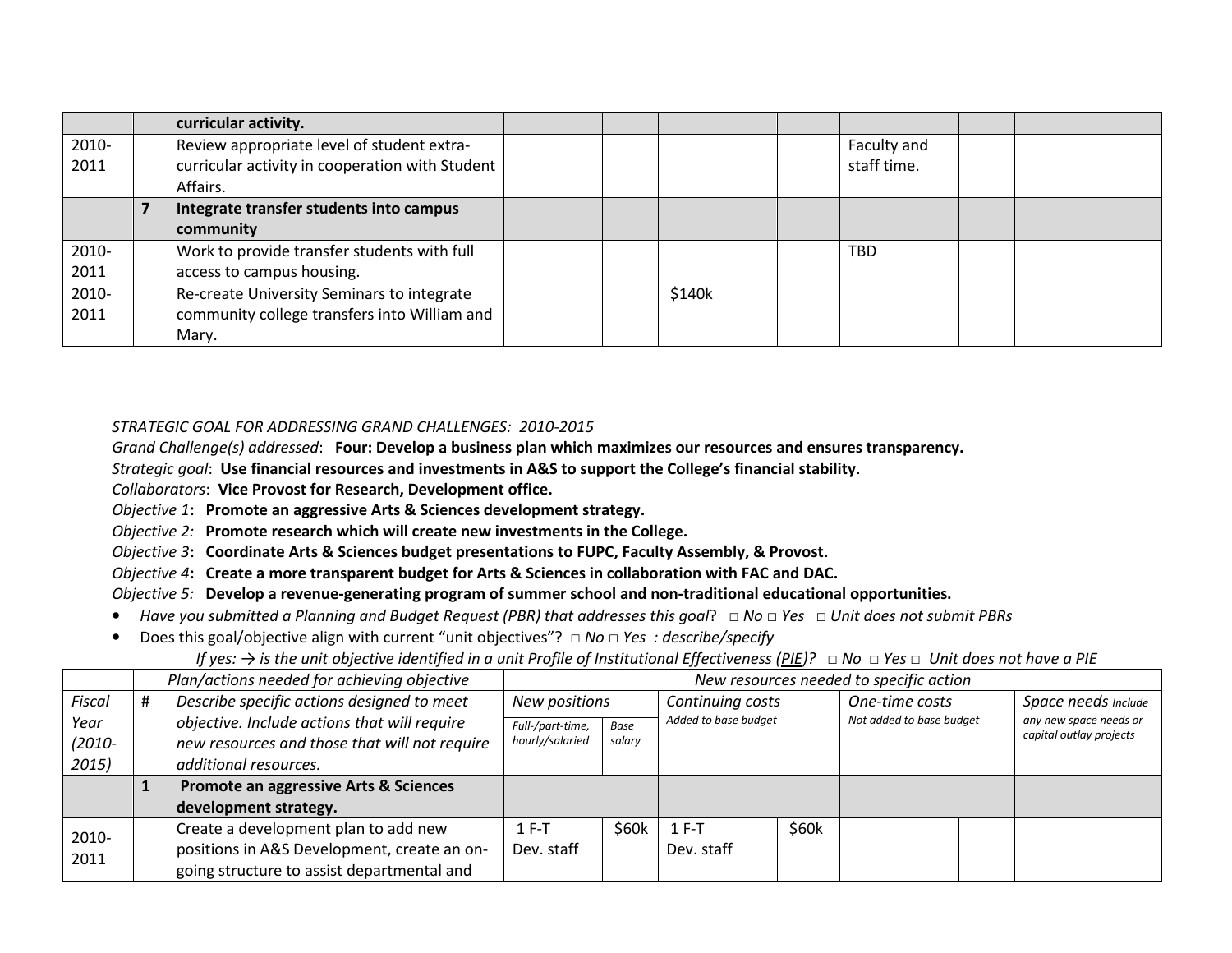|       |                         | program fund-raising.                        |  |        |               |  |
|-------|-------------------------|----------------------------------------------|--|--------|---------------|--|
|       | $\overline{2}$          | Promote research which will create new       |  |        |               |  |
|       |                         | investments in the College.                  |  |        |               |  |
| 2010- |                         | Create targeted graduate stipend funding for |  | \$100k |               |  |
| 2011  |                         | research areas with external-funding         |  |        |               |  |
|       |                         | potential                                    |  |        |               |  |
|       | $\overline{3}$          | <b>Coordinate Arts &amp; Sciences budget</b> |  |        |               |  |
|       |                         | presentations to FUPC, Faculty Assembly, &   |  |        |               |  |
|       |                         | Provost.                                     |  |        |               |  |
| 2010- |                         | Create regular meetings of FAC, DAC, A&S     |  |        |               |  |
| 2011  |                         | members of FUPC and Faculty Assembly to      |  |        |               |  |
|       |                         | coordinate budget presentations.             |  |        |               |  |
|       | $\overline{\mathbf{4}}$ | Create a more transparent budget for Arts    |  |        |               |  |
|       |                         | & Sciences in collaboration with FAC & DAC.  |  |        |               |  |
| 2010- |                         | Create an on-going budget process within     |  |        |               |  |
| 2011  |                         | Arts & Sciences to review and recommend      |  |        |               |  |
|       |                         | annual budgets and budget requests.          |  |        |               |  |
|       | $5\overline{5}$         | Develop a revenue-generating program of      |  |        |               |  |
|       |                         | summer school and non-traditional            |  |        |               |  |
|       |                         | educational opportunities, including foreign |  |        |               |  |
|       |                         | language and arts programs                   |  |        |               |  |
| 2010- |                         | Develop a revenue-generating program of      |  |        | \$50k as seed |  |
| 2011  |                         | summer school and non-traditional            |  |        | money         |  |
|       |                         | educational opportunities                    |  |        |               |  |

STRATEGIC GOAL FOR ADDRESSING GRAND CHALLENGES: 2010-2015

Grand Challenge(s) addressed: Five: Provide adequate human and physical resources to sustain a 21<sup>st</sup> century university.

Strategic goal: Ensure that Arts & Sciences has the best possible physical and human capital resources to support excellence in education and scholarship.

Collaborators: Offices of Finance, Administration, Development.

Objective 1: Create an Arts & Sciences building plan which includes sustainability as a major goal of facilities planning and use.

Objective 2 : Carry out a fundraising campaign for Arts & Sciences priorities.

Objective 3: Promote fundraising through affinity groups among Arts & Sciences alumni—musical ensembles, debate, Model UN, Monroe Scholars, Honors Program, research groups, and departmental and program majors clubs.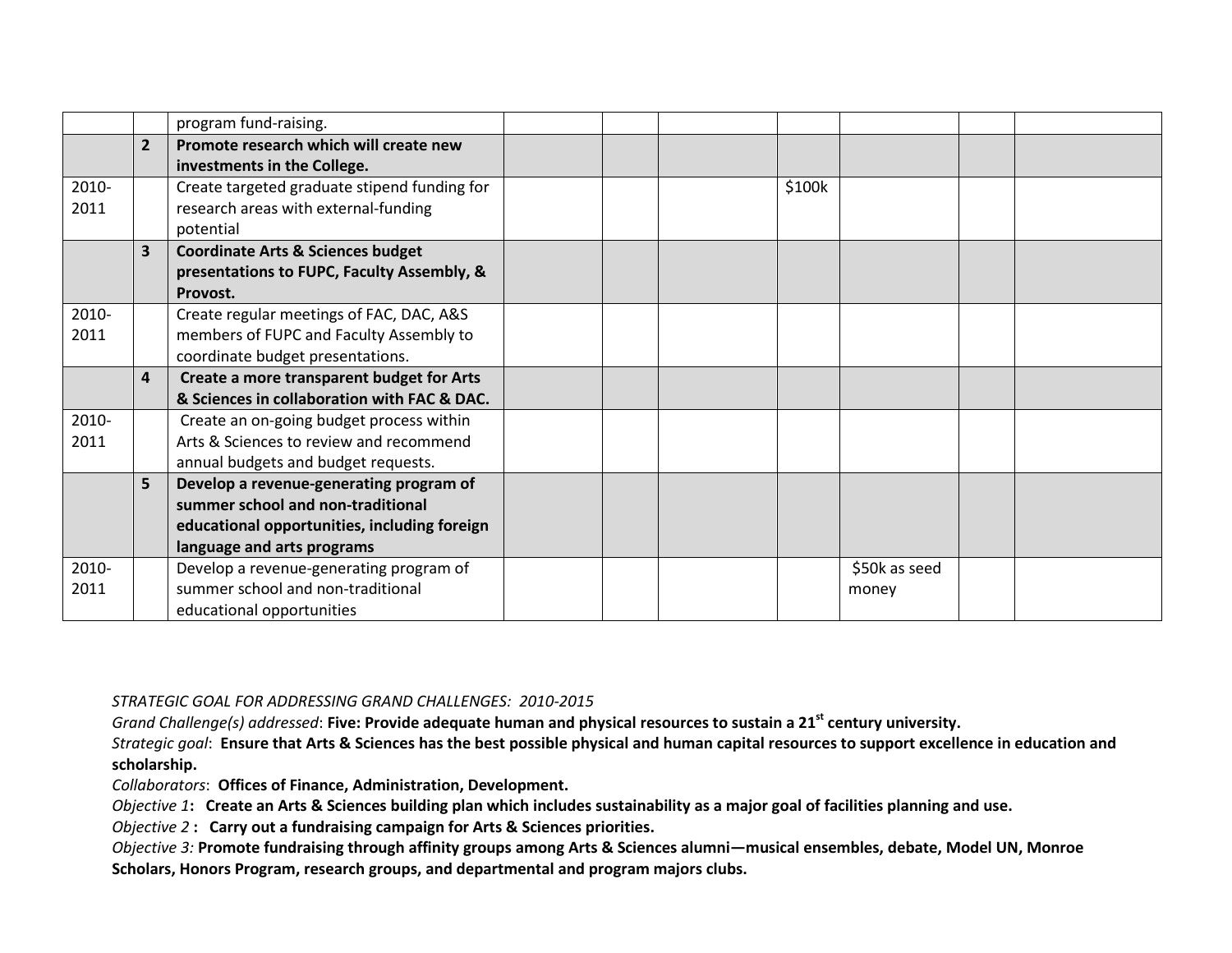## Objective 4:. Foster the best use of human resources in managing finances within Arts & Sciences

- Have you submitted a Planning and Budget Request (PBR) that addresses this goal?  $\Box$  No  $\Box$  Yes  $\Box$  Unit does not submit PBRs
- Does this goal/objective align with current "unit objectives"?  $\Box$  No  $\Box$  Yes : describe/specify
	- If yes:  $\rightarrow$  is the unit objective identified in a unit Profile of Institutional Effectiveness (PIE)?  $\Box$  No  $\Box$  Yes  $\Box$  Unit does not have a PIE

|               | Plan/actions needed for achieving objective |                                                                         | New resources needed to specific action |        |                      |  |                          |  |                         |
|---------------|---------------------------------------------|-------------------------------------------------------------------------|-----------------------------------------|--------|----------------------|--|--------------------------|--|-------------------------|
| Fiscal        | $\#$                                        | Describe specific actions designed to meet                              | New positions                           |        | Continuing costs     |  | One-time costs           |  | Space needs Include     |
| Year          |                                             | objective. Include actions that will require                            | Full-/part-time,                        | Base   | Added to base budget |  | Not added to base budget |  | any new space needs or  |
| $(2010 -$     |                                             | new resources and those that will not require                           | hourly/salaried                         | salary |                      |  |                          |  | capital outlay projects |
| 2015)         |                                             | additional resources.                                                   |                                         |        |                      |  |                          |  |                         |
|               | $\mathbf{1}$                                | Create an Arts & Sciences building plan                                 |                                         |        |                      |  |                          |  |                         |
|               |                                             | which includes sustainability as a major goal                           |                                         |        |                      |  |                          |  |                         |
|               |                                             | of facilities planning and use.                                         |                                         |        |                      |  |                          |  |                         |
| 2010-         |                                             | Create an A&S building plan providing for the                           |                                         |        |                      |  | Faculty and              |  | Renovation of           |
| 2011          |                                             | renovation of Tucker and Tyler Halls, building                          |                                         |        |                      |  | staff time.              |  | Tucker Hall.            |
|               |                                             | of ISC III, and a new Arts Complex as                                   |                                         |        |                      |  |                          |  |                         |
|               |                                             | sustainable structures                                                  |                                         |        |                      |  |                          |  |                         |
| $2011 -$      |                                             | Implementation of building and sustainability                           |                                         |        |                      |  | <b>TBD</b>               |  | Renovation of           |
| 2012          |                                             | plan.                                                                   |                                         |        |                      |  |                          |  | Tyler Hall.             |
| 2012-         |                                             | Implementation of building and sustainability                           |                                         |        |                      |  | <b>TBD</b>               |  | Construction of         |
| 2013          |                                             | plan.                                                                   |                                         |        |                      |  |                          |  | ISC III begins.         |
| 2013-         |                                             | Implementation of building and sustainability                           |                                         |        |                      |  | <b>TBD</b>               |  | Construction of         |
| 2014          |                                             | plan.                                                                   |                                         |        |                      |  |                          |  | <b>Arts Complex</b>     |
|               |                                             |                                                                         |                                         |        |                      |  |                          |  | begins.                 |
|               | $\overline{2}$                              | Carry out a fundraising campaign for Arts &                             |                                         |        |                      |  |                          |  |                         |
|               |                                             | Sciences priorities.                                                    |                                         |        |                      |  |                          |  |                         |
| 2010-<br>2011 |                                             | Develop campaign priorities for Arts &                                  |                                         |        |                      |  | Faculty time.            |  |                         |
|               |                                             | Sciences through DC, FAC, faculty committee,<br>and Development Office. |                                         |        |                      |  |                          |  |                         |
| $2011 -$      |                                             | Add new position in A&S Development                                     | 1 F-T Dev.                              | \$65K  | \$65k                |  |                          |  |                         |
| 2012          |                                             |                                                                         | staff                                   |        |                      |  |                          |  |                         |
| 2012-         |                                             | Add new position in A&S Development                                     | 1 F-T Dev.                              | \$65K  | \$65k                |  |                          |  |                         |
| 2013          |                                             |                                                                         | staff                                   |        |                      |  |                          |  |                         |
|               | $\overline{\mathbf{3}}$                     | Promote fundraising through affinity groups                             |                                         |        |                      |  |                          |  |                         |
|               |                                             | among Arts & Sciences alumni-musical                                    |                                         |        |                      |  |                          |  |                         |
|               |                                             | ensembles, debate, Model UN, Monroe                                     |                                         |        |                      |  |                          |  |                         |
|               |                                             | <b>Scholars, Honors Program.</b>                                        |                                         |        |                      |  |                          |  |                         |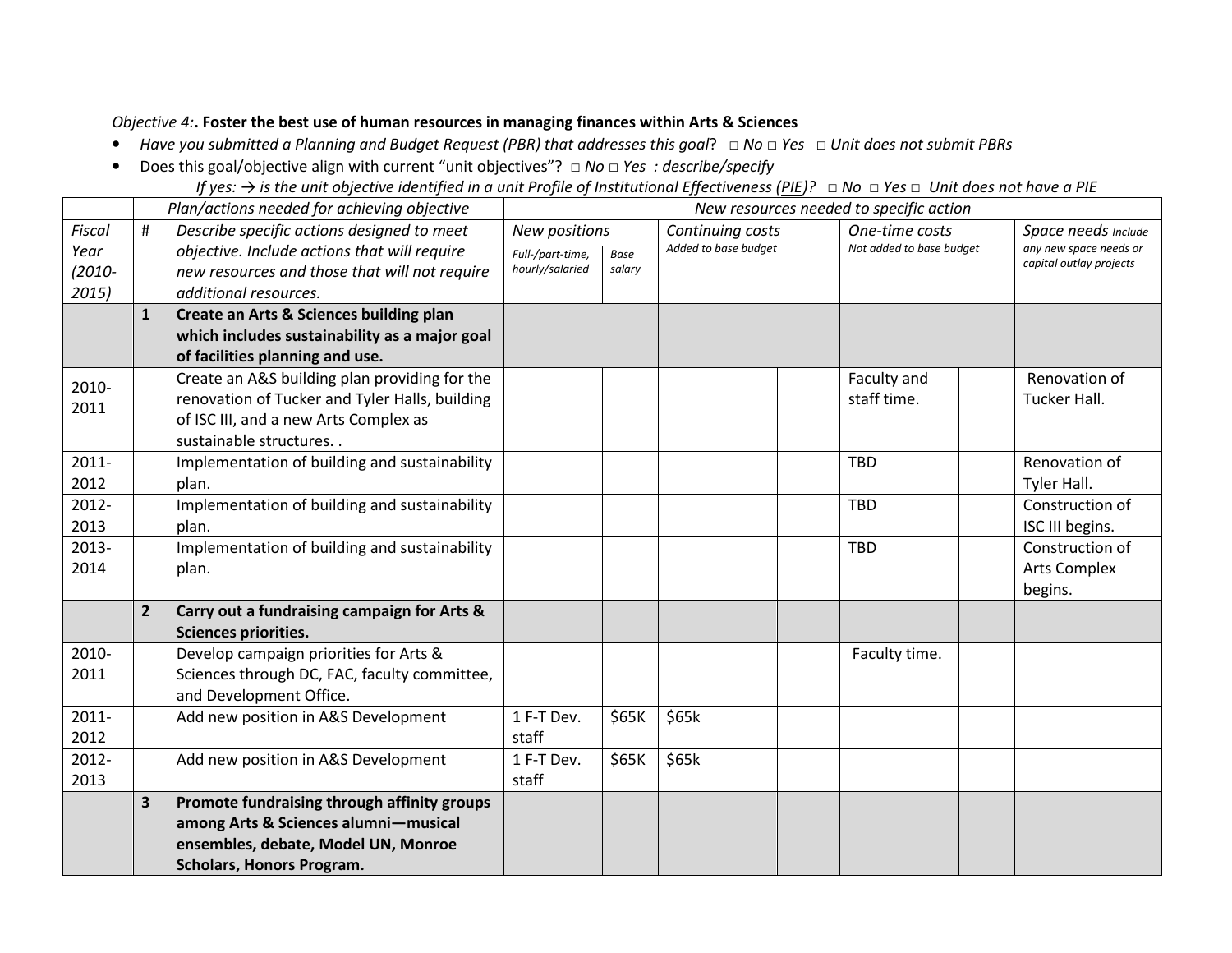| 2010-<br>2011    |   | Promote fundraising through affinity groups<br>among Arts & Sciences alumni-musical<br>ensembles, debate, Model UN, Monroe<br>Scholars, Honors Program, research groups,<br>and departmental and program majors clubs. |  |  | Faculty, staff,<br>and<br>Development<br>staff time. |  |
|------------------|---|------------------------------------------------------------------------------------------------------------------------------------------------------------------------------------------------------------------------|--|--|------------------------------------------------------|--|
| $2011 -$<br>2012 |   | Create targeted giving opportunities linking<br>alumni, parents, and other donors to campus<br>activities.                                                                                                             |  |  | Faculty, staff,<br>and<br>Development<br>staff time  |  |
|                  |   |                                                                                                                                                                                                                        |  |  |                                                      |  |
|                  | 4 | Foster the best use of human resources in<br>managing finances within Arts & Sciences                                                                                                                                  |  |  |                                                      |  |
| 2010-<br>2011    |   | Create on-going training program for budget<br>staff, chairs, and directors on using financial<br>resources.                                                                                                           |  |  | Staff and<br>faculty time.                           |  |

Grand Challenge(s) addressed: Six: Articulate William and Mary's identity, mission, and goals to internal and external audiences. Strategic goal: Ensure that A&S communicates its excellence in both teaching and research to other campus bodies and to applicants, parents, students, alumni, and potential donors.

Collaborators: University Relations, Development, Alumni Association, Reves Center.

Objective 1: Create a communications council for Arts & Sciences to liaison with other campus constituencies and expand Communications in Arts & Sciences.

Objective 2: Develop a consistent message for Arts & Sciences that William and Mary is both a teaching and a research institution.

Objective 3: Organize network of communications liaisons across A&S departments and programs.

Objective 4: Recruit community and alumni partners as ambassadors for Arts & Sciences initiatives.

Have you submitted a Planning and Budget Request (PBR) that addresses this goal?  $\Box$  No  $\Box$  Yes  $\Box$  Unit does not submit PBRs

• Does this goal/objective align with current "unit objectives"?  $\Box$  No  $\Box$  Yes : describe/specify

If yes:  $\rightarrow$  is the unit objective identified in a unit Profile of Institutional Effectiveness (PIE)?  $\Box$  No  $\Box$  Yes  $\Box$  Unit does not have a PIE

|           | Plan/actions needed for achieving objective   | New resources needed to specific action |             |                      |                          |                                                   |  |
|-----------|-----------------------------------------------|-----------------------------------------|-------------|----------------------|--------------------------|---------------------------------------------------|--|
| Fiscal    | Describe specific actions designed to meet    | New positions                           |             | Continuing costs     | One-time costs           | Space needs Include                               |  |
| Year      | objective. Include actions that will require  | Full-/part-time,                        | <b>Base</b> | Added to base budget | Not added to base budget | any new space needs or<br>capital outlay projects |  |
| $(2010 -$ | new resources and those that will not require | hourly/salaried                         | salary      |                      |                          |                                                   |  |
| 2015)     | additional resources.                         |                                         |             |                      |                          |                                                   |  |
|           | Create a communications council for Arts &    |                                         |             |                      |                          |                                                   |  |